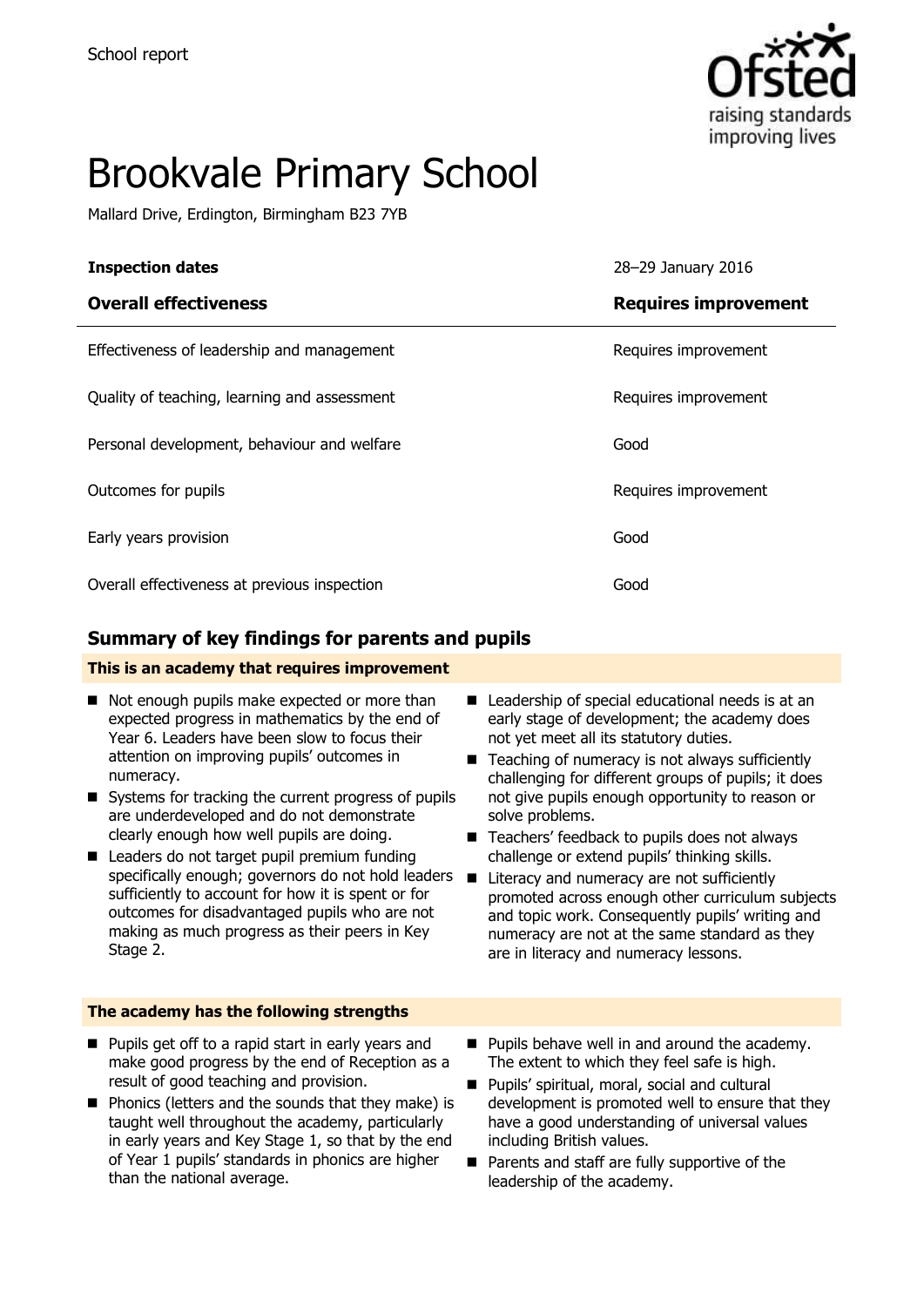## **Full report**



#### **What does the academy need to do to improve further?**

- Accelerate the progress that pupils, including the most able, make in mathematics by making sure that:
	- senior leaders focus on strengthening the leadership of numeracy
	- tracking systems enable leaders to monitor more effectively how well pupils are doing so that they can hold teachers more closely to account for their progress
	- teaching of mathematics is sufficiently challenging for different groups of pupils
	- there are more opportunities for pupils to reason and problem solve
	- feedback to pupils informs them how they could improve or extend their learning further
	- pupils have the chance to apply the numeracy skills they have learnt in a wider range of lessons to the same standard as in numeracy lessons.
- **IMPROVE OUTCOMES for disadvantaged pupils by making sure that:** 
	- leaders have specific targeted plans for the spending of the pupil premium
	- plans and reports have measurable outcomes that can be evaluated by the governing body
	- reports on the pupil premium funding indicate the impact of specific activities on disadvantaged pupils
	- progress of disadvantaged pupils is tracked more rigorously so that leaders can evaluate the impact of strategies employed for specific pupils.
- **IMPROVE LEADERSHIP OF SPECIAL EDUCATIONAL HYPE IN MOVE CONSUMING** Sure that:
	- leaders are well qualified and trained to carry out their duties
	- reports and policies comply with all statutory requirements
	- progress of pupils is tracked more rigorously so that leaders and governors can evaluate the impact of plans and support in place for identified pupils.

An external review of governance and an external review of the academy's use of the pupil premium should be undertaken in order to assess how these aspects of leadership and management may be improved.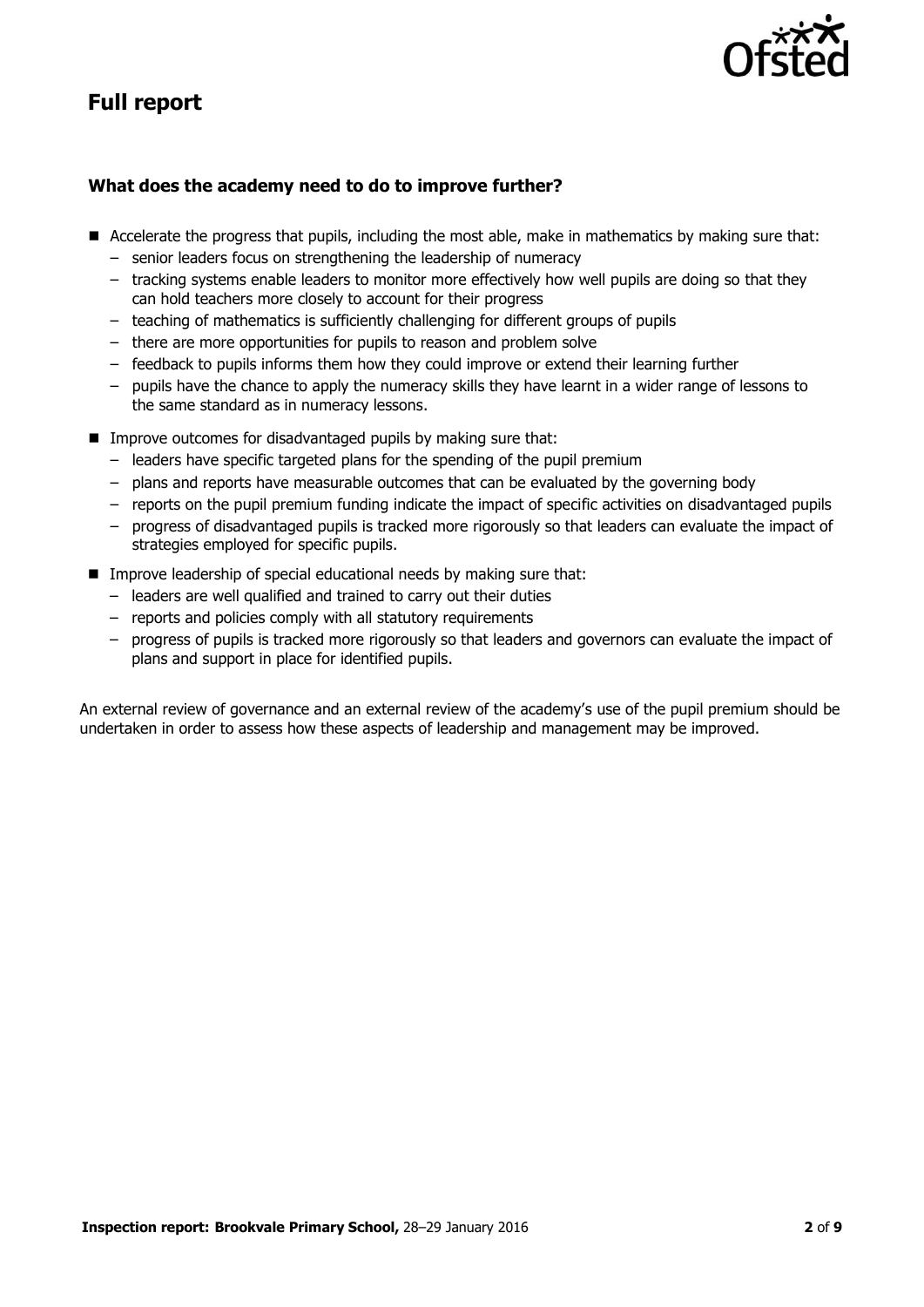

## **Inspection judgements**

#### **Effectiveness of leadership and management requires improvement**

- $\blacksquare$  Leadership of numeracy has not had sufficient impact in arresting the two-year decline in pupils making expected, and more than expected, progress in mathematics by the end of Year 6. There has been, until recently, not enough focus on numeracy because literacy, especially in early years and Key Stage 1, has taken centre stage.
- Arrangements for tracking the progress of pupils currently in the academy are underdeveloped. They do not give a clear enough picture of how well pupils are doing for leaders and governors to evaluate what current progress is like. Leaders cannot hold teachers sufficiently to account for the progress their pupils are making.
- There is not enough strategic direction for the pupil premium funding; the widening gaps in the progress made by disadvantaged pupils from Key Stage 1 to Key Stage 2 are not being tackled with sufficient rigour. Plans and reports are not precise enough about the impact and intended impact of funding and there are no measurable targets for closing the gap for disadvantaged pupils.
- Leadership of special educational needs is new and underdeveloped. Leaders are not yet sufficiently trained and qualified for the role. Information on the academy's website is not easily accessible.
- Leaders have established an ethos in the academy based on universal values, including British values, which is preparing pupils well for life in a diverse modern Britain. Consequently provision for pupils' spiritual, moral, social and cultural development is good. It is reflected well in pupils' books and displays around the academy.
- Leaders are accurate in identifying strengths and weaknesses in teaching. A commitment to training and performance management for teachers has led to examples of rapid improvements where previous weak teaching had been identified. Leaders have also been quick to tackle previously identified weaknesses in leadership. Recent appointments have ensured that the academy has sufficient capacity to improve further.
- The academy has a well-deserved reputation for the effective way it teaches phonics. It has sustained its culture as a 'reading school'. This contributes significantly to the high outcomes pupils achieve by the end of Year 2.
- The curriculum is broad and balanced. Pupils have the opportunity to experience a wide range of subjects, backed up well by extra-curricular activities. These include a thriving breakfast club and a range of sporting activities supported by the sports premium funding which is well targeted. Sports activities, open to all, help to challenge gender stereotypes and promote equality of opportunity.
- The large majority of parents surveyed said that the academy was well led and managed but a small minority responding to the survey on Parent View and freetext had some concerns.
- The academy receives its support and challenge from within the trust rather than externally.
- The governance of the academy
	- Governors have an overall view of strengths and weaknesses in the academy but have not held leaders sufficiently to account for the decline in pupil outcomes in mathematics. Although they have asked challenging questions this has not yet led to the rapid action required by senior leaders in numeracy.
	- Governors have not analysed pupil outcomes in enough detail and have too readily accepted leaders' accounts for variations in pupil performance.
	- Governors do not sufficiently hold leaders to account for the pupil premium funding and outcomes for disadvantaged pupils.
	- Governors have taken effective action to address previously identified weaknesses in leadership.
	- Governors are well trained and experienced in literacy and phonics and rightly recognise this as a strength of the academy.
	- Governors make sure the academy fulfils its statutory responsibilities for safeguarding.
- The arrangements for safeguarding are effective. All staff are vigilant and well trained to identify any concerns. Referrals and risks assessments are carried out thoroughly. The strong safeguarding culture is recognised by parents, pupils and staff alike.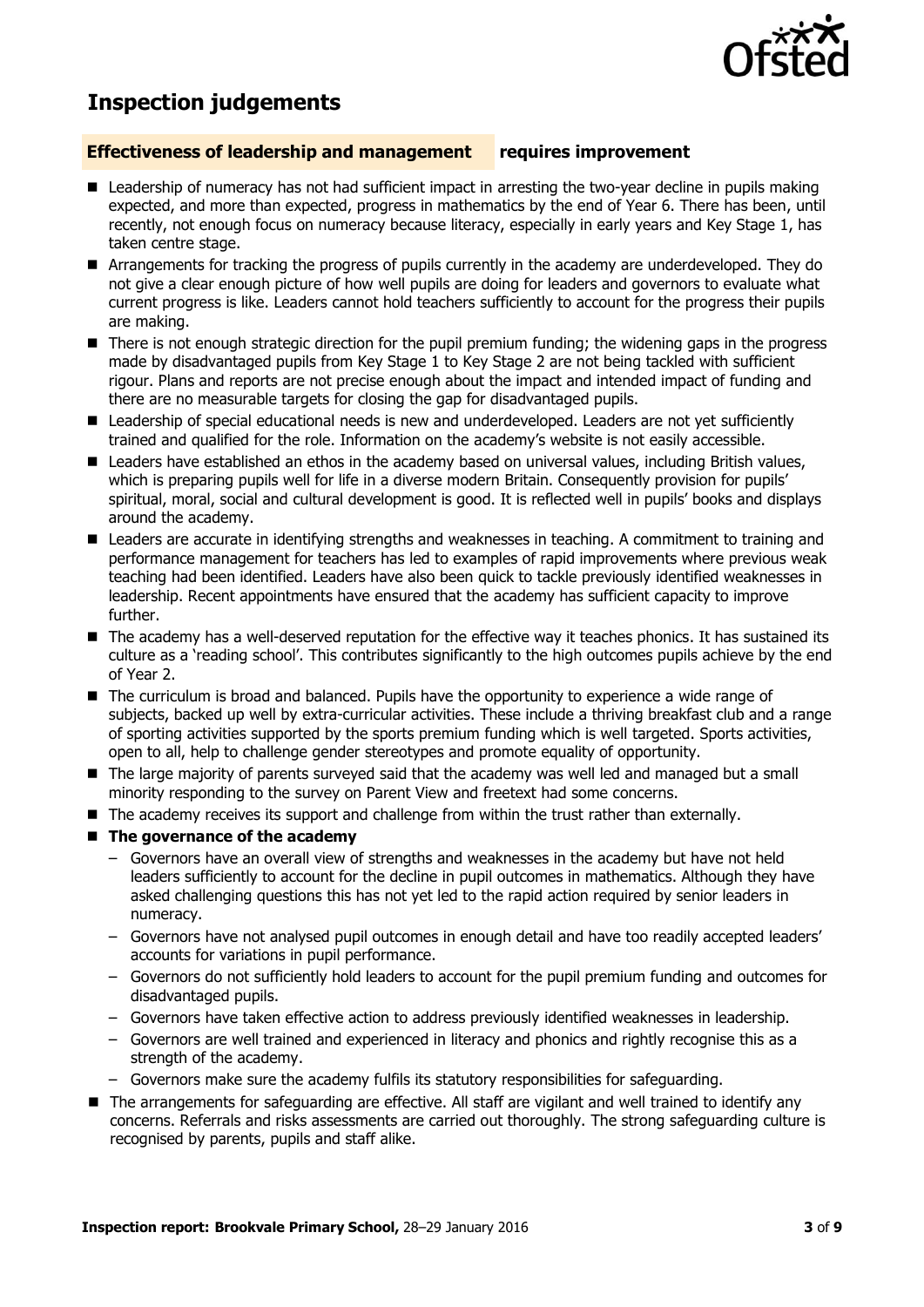

#### **Quality of teaching, learning and assessment requires improvement**

- Tasks set for pupils are not always challenging enough, especially for groups of pupils in numeracy at Key Stage 2. Extension tasks are too often another similar activity set at the same level of challenge, albeit with larger numbers.
- Assessment information is not used precisely enough to build on pupils' prior learning and to ensure that pupils, including disadvantaged pupils, disabled pupils and those with special educational needs, make at least the expected rate of progress, especially in mathematics.
- **Feedback to pupils is at times too weighted towards the positive so that pupils do not always know how** they could improve their work or extend their thinking skills.
- **Pupils do not always get opportunities to consolidate the skills they have learnt in numeracy and literacy** in other subjects. Teachers do not have the same high expectations of the quality of writing in topic work as they do in literacy lessons. Numeracy is underdeveloped in other subjects including science.
- Teaching in mathematics does not deepen pupils' understanding enough. This is because there are too few opportunities for pupils to apply their skills through reasoning and problem solving in Key Stage 1 or Key Stage 2. Pupils' work indicates that their work is heavily focused on calculation and number.
- Teaching of phonics is a strength of the academy. Pupils use their skills well to decode unfamiliar words. Additional adults are highly trained to teach phonics and reading. They show close fidelity to the phonics programme employed by the academy, ensuring that it is taught consistently well throughout the academy. They model the sounds of letters well for pupils. Teachers and adults demonstrate secure subject knowledge in phonics and literacy.
- **Pupils engage positively with the homework tasks they have been set. For example, one pupil successfully** used the e-learning portal, where mathematics homework is available online, to help her understanding of percentages.
- There are good relationships between teachers, other adults and pupils. Teachers create calm, purposeful learning environments where there is an absence of low level disruption to hinder learning. Teachers have well-established routines and high expectations of behaviour; consequently pupils settle quickly to their learning.
- Teaching assistants effectively support the pupils they work with in lessons. They use open questions to check pupils' understanding and modify the pitch and expectation for the groups of pupils or individuals they are targeting.
- **Literacy is promoted well in science where pupils have the opportunity to write up their experiments.**

#### **Personal development, behaviour and welfare is good**

#### **Personal development and welfare**

- The academy's work to promote pupils' personal development and welfare is good and is rooted in its emphasis on core values in recognising every individual and providing a caring and learning environment.
- The personal, social, health and economic education curriculum and special assemblies make a significant contribution to pupils' safety and welfare. For example, Year 6 boys are confident to talk about their feelings and emotions in literacy lessons.
- **Pupils know about democracy through elections for the school council and visits from the local Member** of Parliament before the last general election. Pupils have collections for food banks and Macmillan nurses. They recently commemorated Holocaust Memorial Day.
- **Parents who responded to the survey were overwhelmingly positive about how safe and happy their** children are in the academy. A large majority also said that their children were looked after well. Pupils spoken to confirmed this.
- **Pupils reported that bullying is very rare. They are aware of the different forms bullying can take. All are** confident of reporting if an incident occurred and to whom to report it. The large majority of parents who expressed a view thought that bullying was dealt with well.
- **E** Leaders make sure that they meet all statutory responsibilities for safeguarding, including appropriate training and checks on staff, volunteers and visitors.
- A few pupils are over compliant when given easy tasks in lessons. They do not always take enough responsibility for their own learning by seeking more challenging work.

#### **Inspection report: Brookvale Primary School,** 28–29 January 2016 **4** of **9**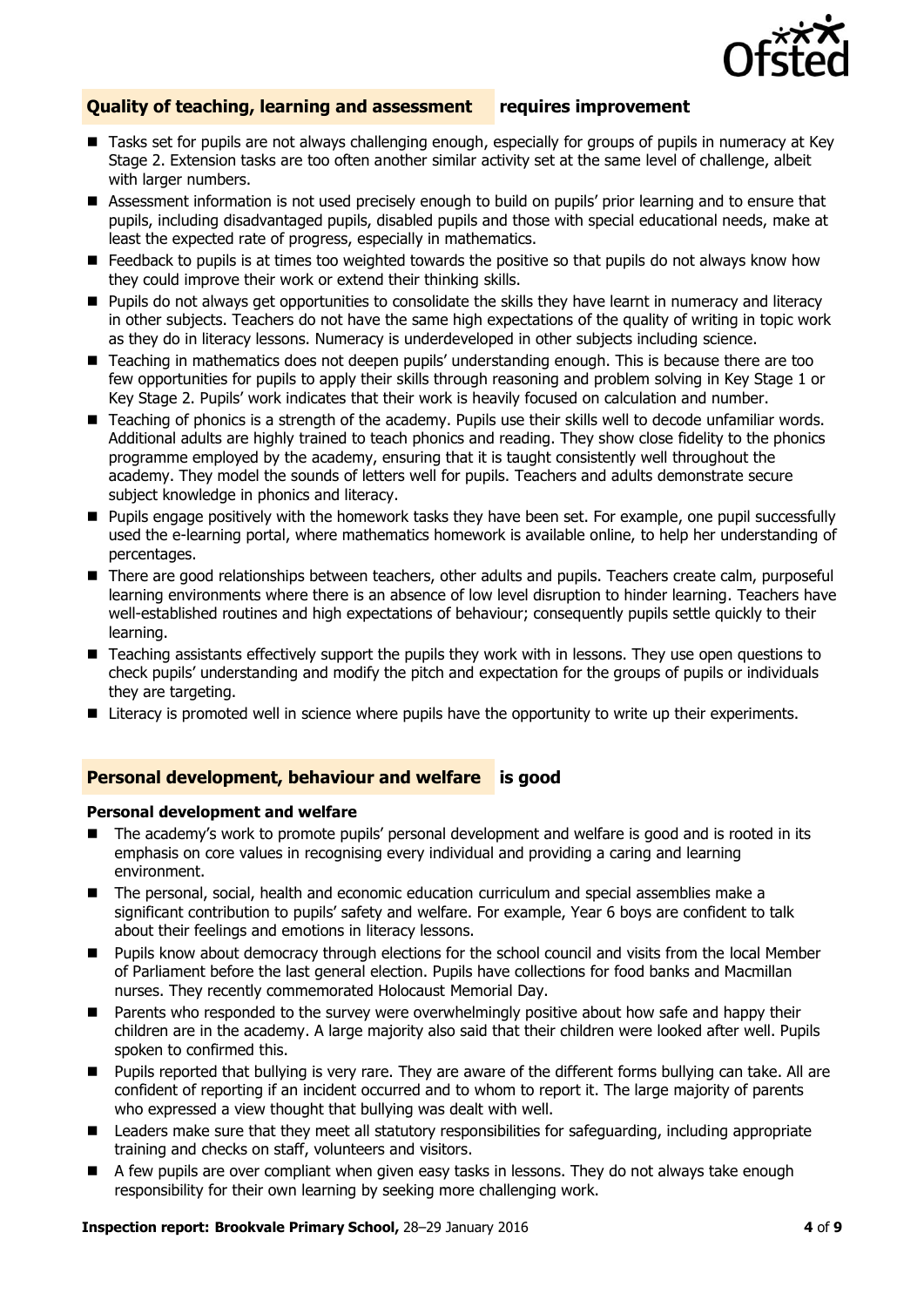

#### **Behaviour**

- The behaviour of pupils is good.
- In lessons pupils are resilient and cooperative; they have good attitudes to learning and do not drift off task, even if an activity is undemanding or has been going on for too long. They listen well to instructions and collaborate in small groups or pairs effectively.
- **Pupils take pride in their appearance and their work, which they present neatly, taking care with the** quality of their handwriting.
- They work well with each other in lessons. Pupils of different backgrounds and faiths have good relationships in the classroom and around the academy.
- They are positive about others' differences and spoke with enthusiasm about their trips to different places of worship.
- Younger pupils are developing opportunities to be independent, making choices in their learning and taking responsibility for themselves and others.
- **Attendance has continued to improve and is above the national average for primary schools. Similarly,** the rate of persistent absence has fallen and compares favourably with the national rate.
- Most parents who responded to the survey thought that the academy does a good job in making sure pupils are well behaved.
- Pupils reported that there were a small number of pupils in each class whose behaviour is not good although inspectors did not see evidence of this during visits to classrooms. There have been a very small number of exclusions this academic year.
- At times a few older pupils are over directed by adults and they do not have enough opportunity to make choices for themselves about their learning. The academy is addressing this through the recent introduction of 'chilli challenges' whereby the pupil chooses the task they think is at the appropriate level of challenge for them, from 'mild' easier work to 'hot and spicy' more-difficult tasks.

#### **Outcomes for pupils require improvement**

- Too few current pupils are making rapid progress in mathematics in Key Stages 1 and 2. Work in pupils' books indicates a strong focus on number and calculation but not enough reasoning and problem solving. This is holding back the most-able pupils from exceeding age-related expectations.
- The academy has moved to a new tracking system. Leaders are finding it hard to demonstrate how pupils, including disadvantaged pupils, disabled pupils and those with special educational needs, are progressing until the end of the academic year.
- In the most recent Year 6 tests, the percentage of pupils achieving the highest possible levels in reading, and mathematics was below average.
- Not enough pupils have made expected or more than expected progress in mathematics from the end of Key Stage 1 to the end of Key Stage 2 in the last two years.
- A large majority of the parents who responded to the survey said that they thought their children were making good progress in the academy. Evidence from inspection showed that rates of pupil progress from Key Stage 1 to Key Stage 2 were very varied, with writing much stronger than reading and mathematics.
- **Pupils do not achieve the same standards of writing and numeracy in most other subjects and topic work** as they do in their literacy and numeracy lessons.
- The attainment gap in reading and writing for disadvantaged pupils at the end of Key Stage 2 has narrowed in recent years. The proportion making overall expected or more than expected progress has fallen, however.
- The number of disabled pupils and those with special educational needs in the most recent tests in Year 6 was too small to be statistically significant.
- Standards in writing in Year 6 were above the national average in the most recent assessments and broadly average for reading and mathematics, so most pupils are suitably prepared for secondary education.
- In the most recent teacher assessments, pupils' attainment in Key Stage 1 was above the national average in reading, writing and mathematics, showing a rising trend. Disadvantaged pupils did particularly well by the end of Year 2 against national standards. This prepares pupils well for the next stage of their education moving into Key Stage 2.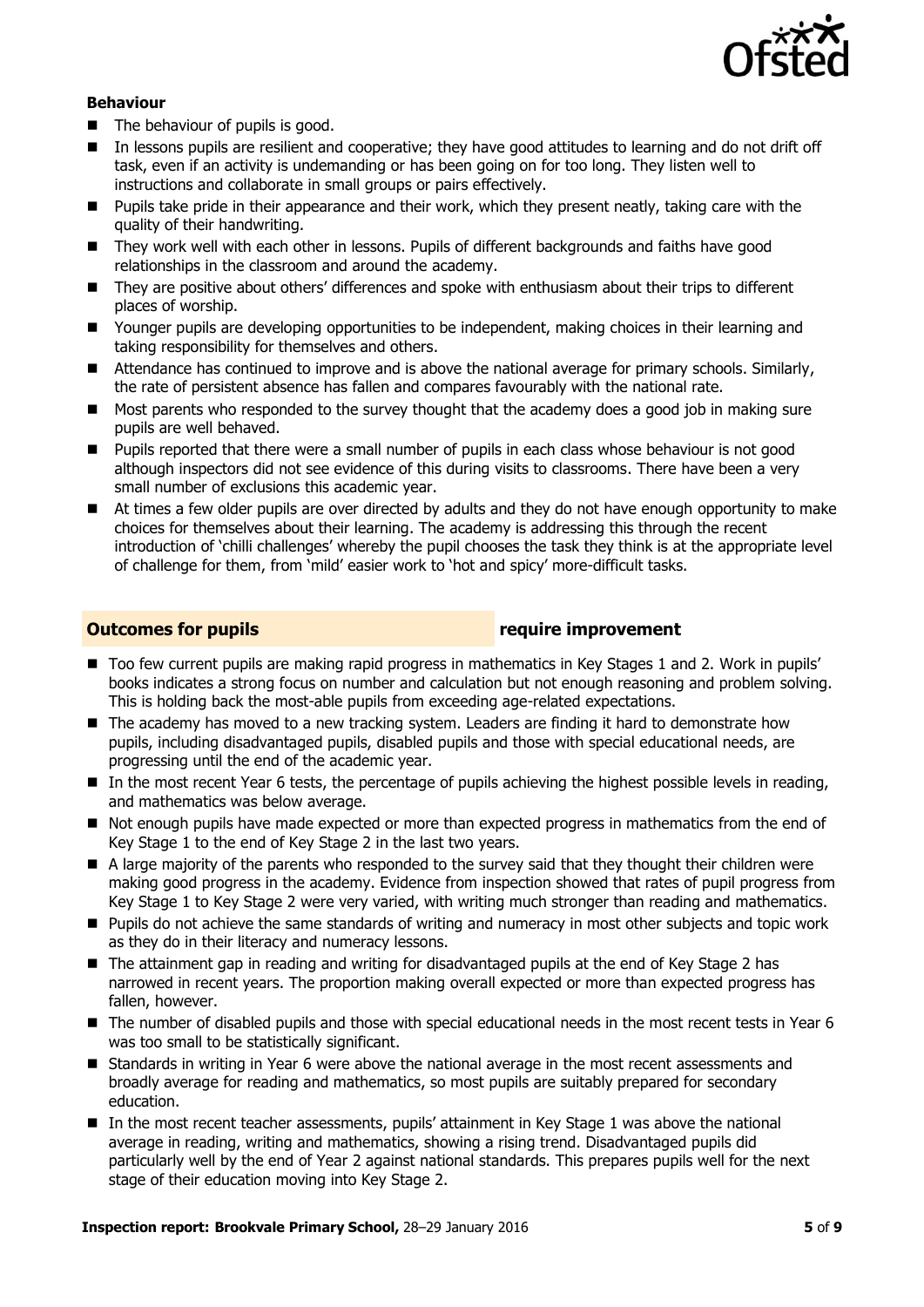

- The proportion of pupils who reached the expected standard in phonics in Years 1 and 2 in 2015 was above average.
- Pupils who need to catch up have been targeted for additional one-to-one reading support and have made rapid gains in their reading ages.

#### **Early years provision is good**

- Early years is led well by suitably qualified staff. The environment, both indoors and outdoors, is conducive to learning, although the indoors is more attractively presented. Resources are well organised for construction and small world play in particular. There are opportunities for early writing through markmaking.
- Adults engage children well in their learning. Relationships between adults and children are very positive. Adults ensure that children are able to develop their independence through a broad range of childinitiated activities.
- Children make good progress from their starting points and the proportion of children who reach a good level of development by the time they leave Reception is rising and above the percentage nationally. Children's progression in numeracy is not always as well evidenced as it is in literacy.
- Children use their phonics skills well to decode simple words; they are developing an interest in reading but this is stronger in girls than in boys.
- Children play well with each other and cooperate during turn taking and sharing of resources.
- Links with parents are good. Children's learning journals are kept well and show the progress over time children are making but do not always record next steps.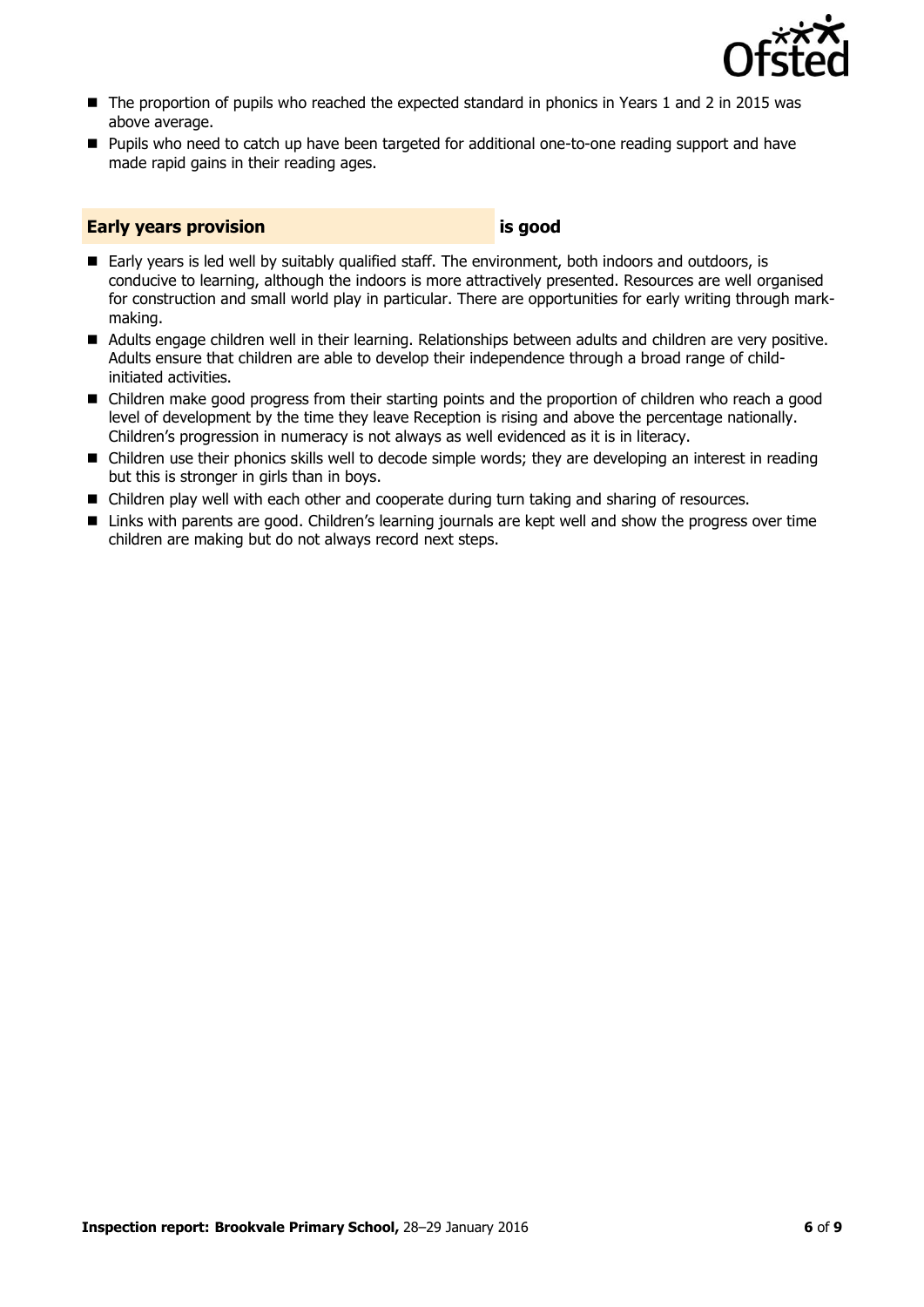

## **School details**

| Unique reference number  | 139465     |
|--------------------------|------------|
| <b>Local authority</b>   | Birmingham |
| <b>Inspection number</b> | 10003589   |

This inspection was carried out under section 8 of the Education Act 2005. The inspection was also deemed a section 5 inspection under the same Act.

| <b>Type of school</b>                      | Primary                     |
|--------------------------------------------|-----------------------------|
| <b>School category</b>                     | Academy converter           |
| <b>Age range of pupils</b>                 | $4 - 11$                    |
| <b>Gender of pupils</b>                    | Mixed                       |
| <b>Number of pupils on the school roll</b> | 212                         |
| <b>Appropriate authority</b>               | The governing body          |
| <b>Chair</b>                               | Rhona Barnett               |
| <b>Executive Headteacher</b>               | Jonathan Smart              |
| <b>Telephone number</b>                    | 0121 356 9973               |
| <b>Website</b>                             | www.brookvaleschool.co.uk   |
| <b>Email address</b>                       | enquiry@brkvale.bham.sch.uk |
| <b>Date of previous inspection</b>         | 14-15 September 2010        |

### **Information about this school**

- **Brookvale is smaller than the average-sized primary school.**
- The proportion of disabled pupils and those who have special educational needs is about one in eight, in line with the national average. The proportion with a statement of special educational needs or an education, health and care plan is also average.
- The percentage of pupils from minority ethnic groups is well above the average nationally. The proportion of pupils identified whose first language is not English is broadly average.
- The proportion of pupils supported by pupil premium funding (additional funding for pupils known to be eligible for free school meals and those looked after by the local authority) is above average.
- **The proportion of pupils who join or leave the academy midway through a key stage is slightly lower than** the national average.
- The school has converted to an academy since the last inspection and is now part of the Arthur Terry Learning Partnership. The headteacher of the previous school is now the executive headteacher overseeing Brookvale and another primary school in the partnership. The Chair of the Governing Body was in post in the previous school. A head of school was appointed when the school became an academy but left in July 2015. The previous special educational needs coordinator, who had only been in place since April 2015, left in December 2015. One of the two deputy headteachers has just returned from maternity leave and is currently working part time.
- The academy is supported by a school improvement adviser who is linked to the partnership.
- Based on their unvalidated 2015 results, the academy meets the government's 2014 floor standards. These are the minimum standards expected for pupils' learning and progress in reading, writing and mathematics.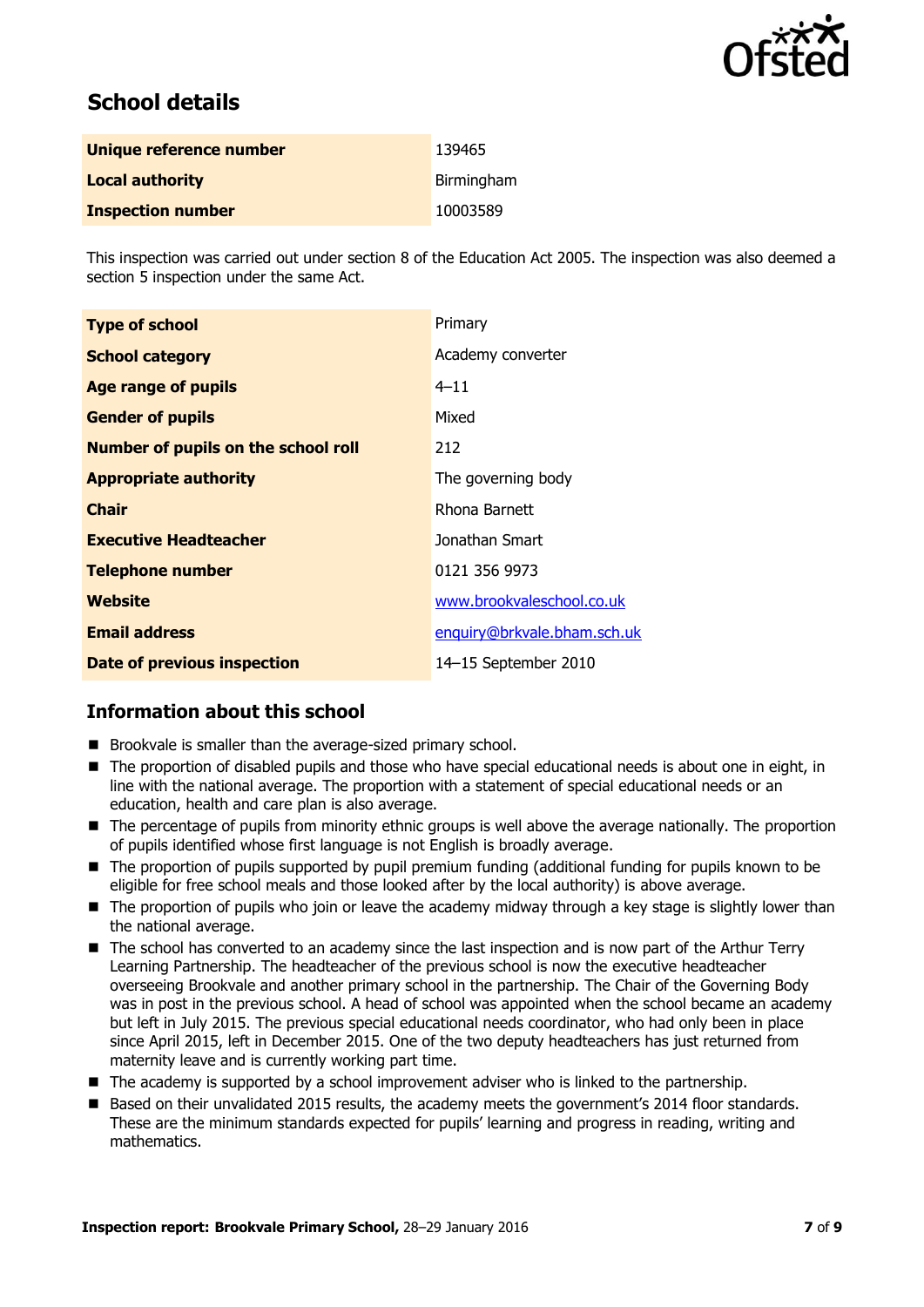

### **Information about this inspection**

- Inspectors observed 20 lessons or parts of lessons, of which 17 were jointly observed with senior leaders. In addition, inspectors made a number of other short visits to lessons and other activities, for example to look at pupils' books or behaviour.
- **Inspectors heard pupils read during lessons and also observed phonics sessions.**
- Meetings were held with the executive headteacher, senior and middle leaders, other members of staff, a group of pupils, two members of the governing body including the chair and three representatives from the partnership, including the interim chief executive officer.
- Inspectors took two telephone calls from parents. There were 29 responses for inspectors to take account of through the online questionnaire, Parent View, and 17 Parent View freetext responses.
- Inspectors also reviewed a staff questionnaire completed by 28 members of staff. Inspectors observed the academy's work and scrutinised a number of documents, including the academy's own selfevaluation, improvement plan, school information on pupils' recent attainment and progress, behaviour and attendance logs, and policies and procedures, including those on special educational needs, pupil premium, sports premium, safeguarding, child protection and behaviour.
- **Inspectors reviewed the minutes of the recent governing body meetings.**

### **Inspection team**

Mark Sims, lead inspector Her Majesty's Inspector **John Demmerling Contract Contract Contract Contract Contract Contract Contract Contract Contract Contract Contract Contract Contract Contract Contract Contract Contract Contract Contract Contract Contract Contract Contrac Sally Noble Contract Contract Contract Contract Contract Contract Contract Contract Contract Contract Contract Contract Contract Contract Contract Contract Contract Contract Contract Contract Contract Contract Contract Co**